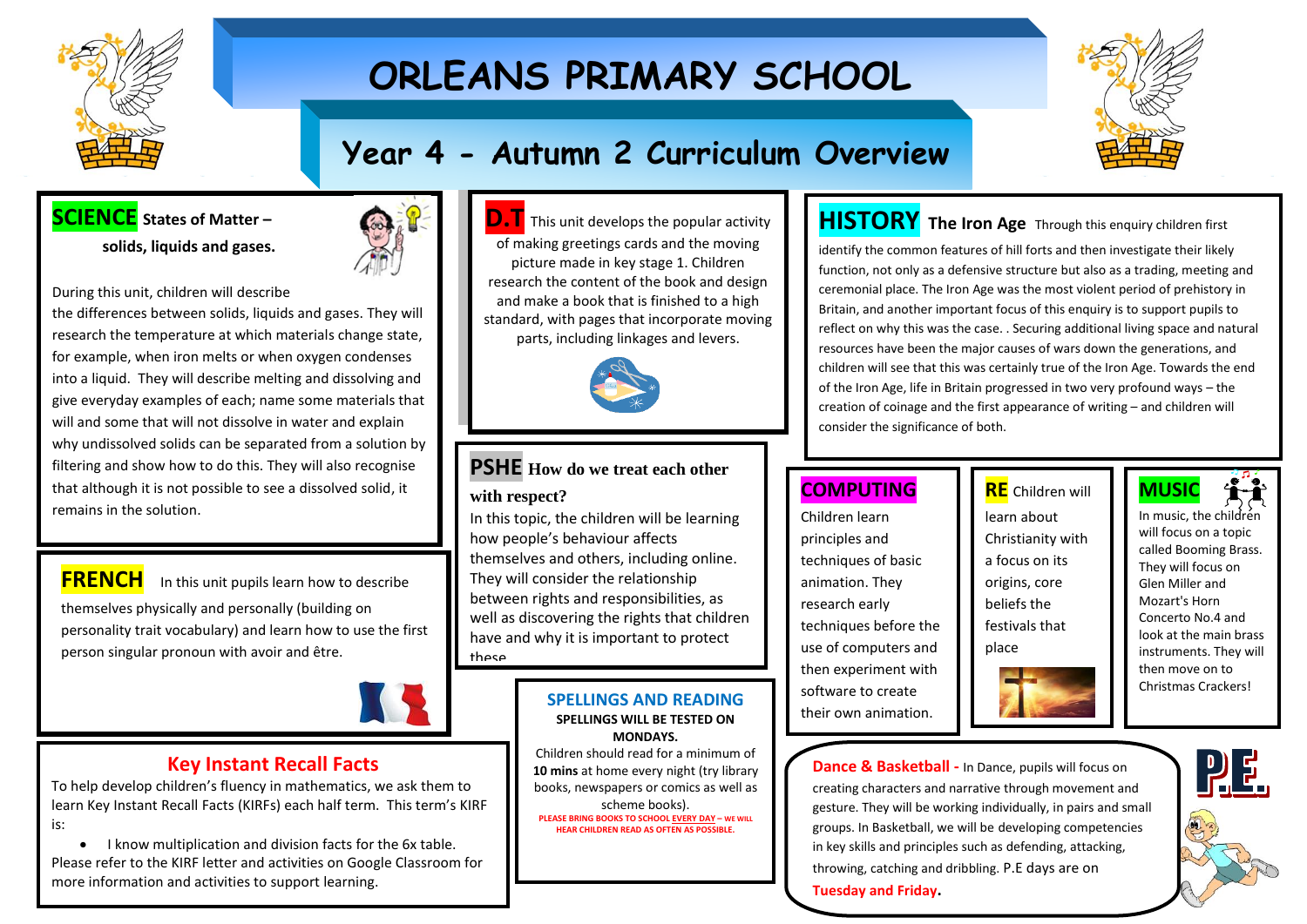

# **ORLEANS PRIMARY SCHOOL**



# **MATHS**





• Use place value, known facts and derived facts to divide mentally

 $3 \times 7$  $71 \div 3$ 

If I know  $42 \div 7 = 6$ , what derived division facts can I find?









• Calculate multiplication facts using the distributive law

Show how the array could represent calculating  $7 \times 12$ , and then adding on seven twice, to reach the product of  $7 \times 14$ :



Discuss how instead of using repeated addition to add on from 84, the array can be split into fewer groups, using known facts.

Begin by explaining that the array could be split into two arrays, representing  $7 \times 12$  and  $7 \times 2$ .

 $7 \times 2 = 14$ 

Complete the calculation:  $7 \times 12 = 84$ 



Discuss how else the array could split, using other known facts:



Which way of calculating  $7 \times 14$  do you prefer? Why? 2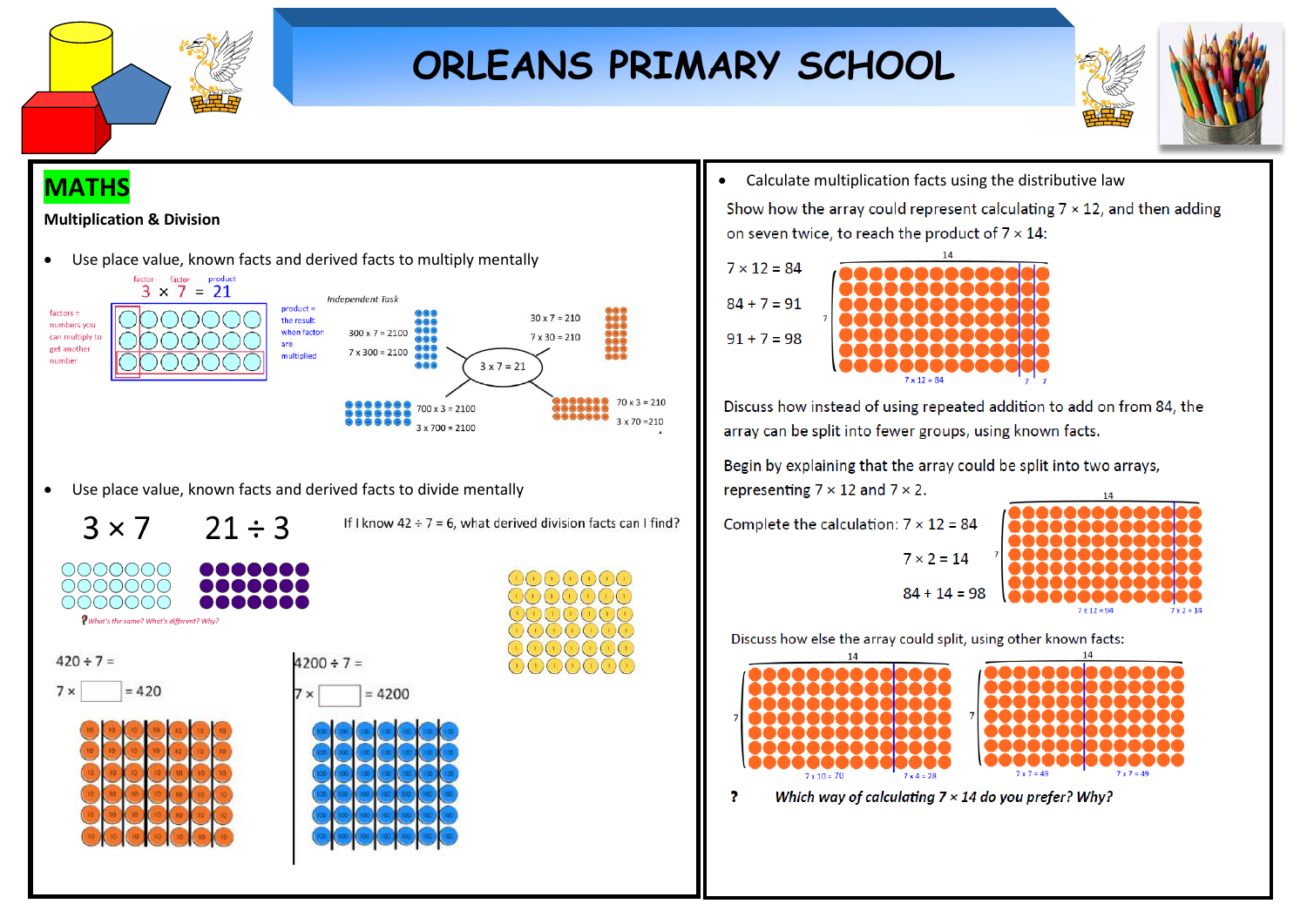